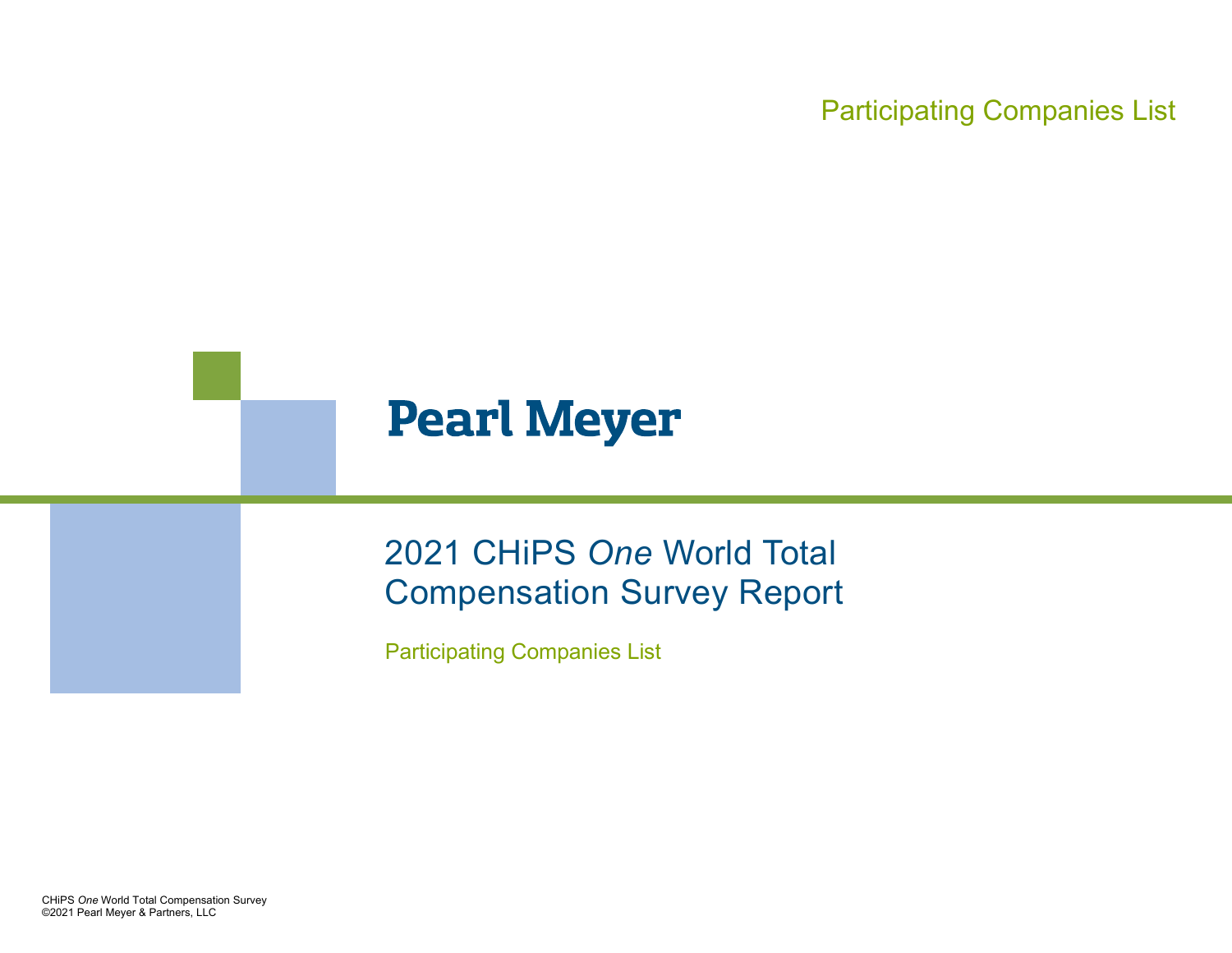#### **2021 CHiPS** *One* **World Participating Companies List**

908 Devices Abcam Accenture Ltd. AECOM DCSA Aerojet Rocketdyne Agilent Technologies, Inc. Air Liquide Ameresco American Institutes for Research American International Group (AIG) American University Applied Physics Laboratory/University of Washington Applied Research Laboratories - Univ of Texas at Austin Argonne National Laboratory ASM Research AT&T, Inc. Avantor, Inc. BAE Systems North America, Inc. Bank of the West Battelle Memorial Institute Bechtel Global Corporation Biotage Bio-Techne Black & Veatch Corporation Black Knight Financial Services BlackRock, Inc. BlueCross BlueShield of Louisiana BNSF Railway Company Booz Allen Hamilton, Inc. Brookhaven National Laboratory

Brown Brothers Harriman & Co Builders FirstSource, Inc. Burns & McDonnell Engineering Carnegie Mellon Software Engineering Institute **Caterpillar** CF Evans Construction CGI Technologies and Solutions, Inc. Charter Communications, Inc. Cherokee Nation Business, LLC Ciena Corp Cincom Systems, Inc. Cisco Systems, Inc. City of Alexandria, VA CNA Comcast Cable Communications, Inc. Consolidated Nuclear Security, LLC Corning Incorporated Cummins, Inc. Danaher Corporation Day & Zimmermann DCP Midstream Dechert LLP Deloitte LLP Dept. of Energy's Kansas City National Security Campus **Dewberry** Direct Supply, Inc. Dovel Technologies Draper Laboratory DTE Energy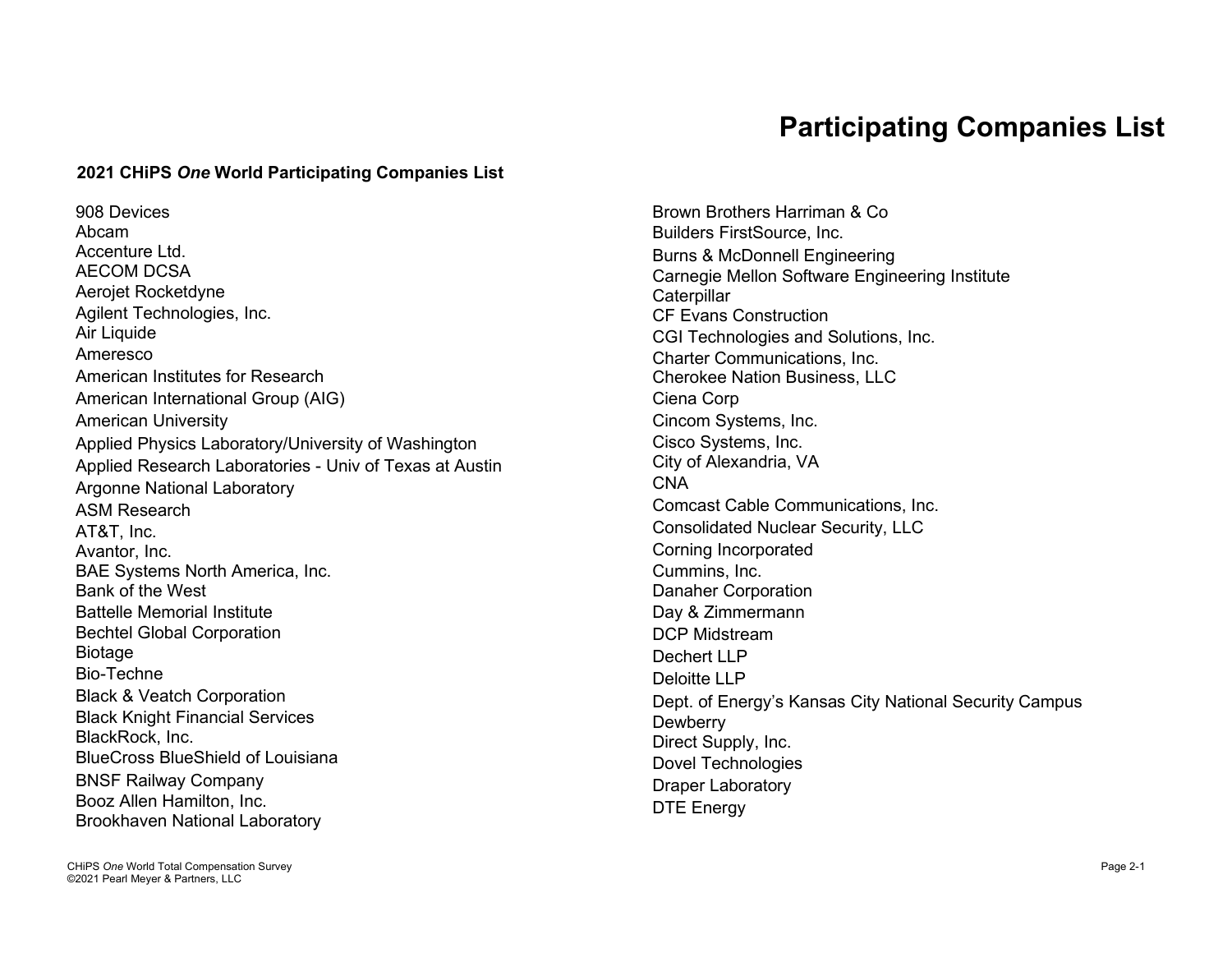#### **2021 CHiPS** *One* **World Participating Companies List**

Duke Energy EAB Global Eaton Corporation eBay, Inc. Edwards Lifesciences Epsilon Data Management, LLC Experian Americas Federal Aviation Administration Federal Reserve Bank of Philadelphia FedEx Freight FedEx Services Fermi National Accelerator Laboratory Fidelity Investments First American Trust, F.S.B. FIS Global Fluor Marine Propulsion Ford Motor Company Gannett Fleming, Inc. GDIT GE Global Research General Dynamics Mission Systems Georgia Tech Research Institute Granite Construction, Inc. Greif, Inc. Guardian Life Insurance Company of America, The Gulfstream Aerospace Corporation HDR, Inc. Herman Miller Hewlett-Packard Company Hilton Grand Vacations

#### **Participating Companies List**

HNTB Corporation HP Enterprise Services HRL Laboratories, LLC Humana, Inc. IBM Corporation Idaho National Laboratory Institute for Defense Analyses Intel Corporation International Paper Company iRobot Corporation Jackson National Life Insurance Jacobs Engineering Group, Inc. Jet Propulsion Laboratory Johns Hopkins University Applied Physics Laboratory Johnson & Johnson KBR, Inc. Keysight Technologies Kiewit Energy Group Klein Tools, Inc. Kohls Corporation Kronos Incorporated Lawrence Livermore National Laboratory Lawrence Livermore National Laboratory Leidos Lockheed Martin Corporation Los Alamos National Laboratory Lower Colorado River Authority LPL Financial Lumen M.A. Mortenson Company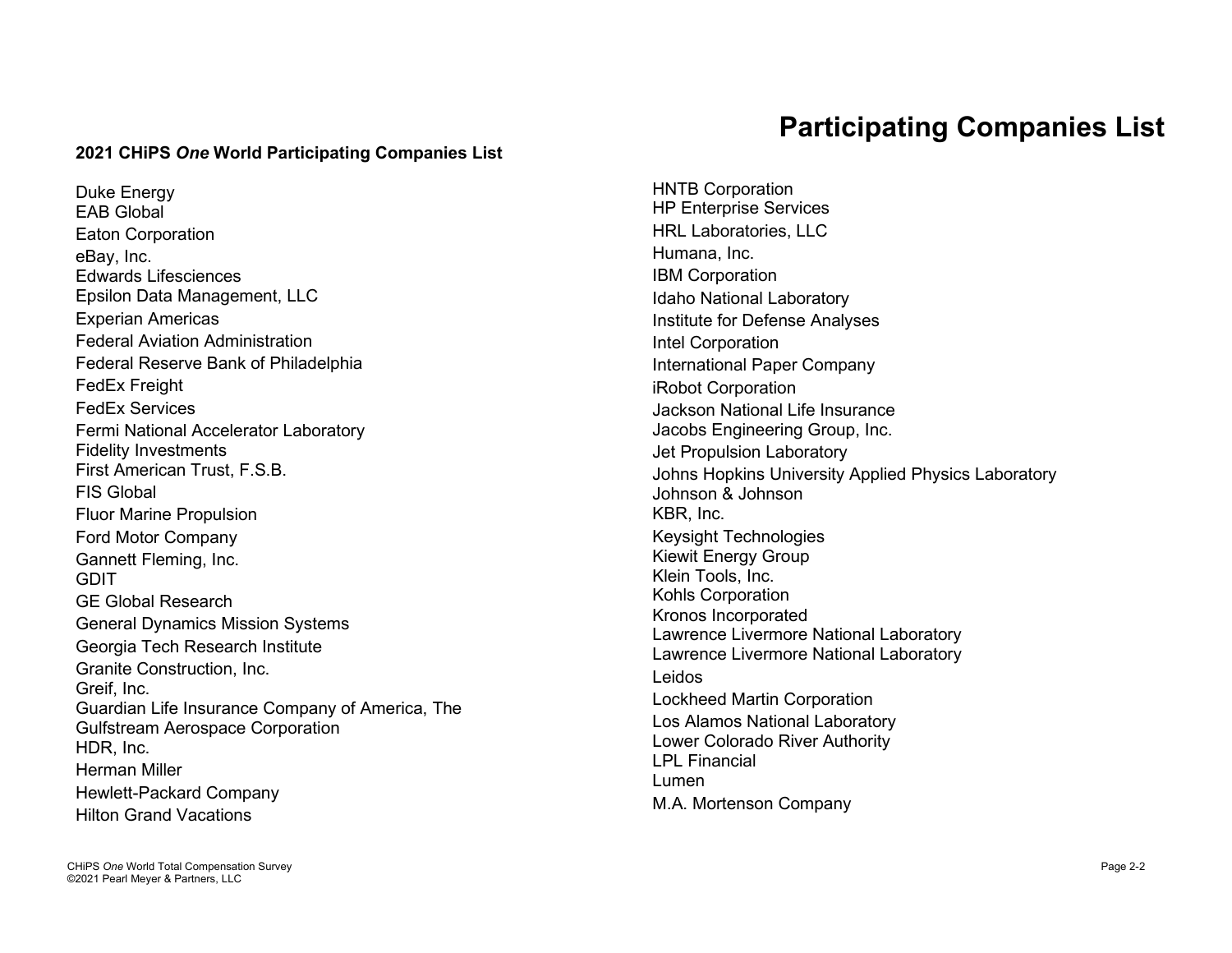#### **2021 CHiPS** *One* **World Participating Companies List**

ManTech International Corporation Marriott International, Inc. MasterCard Incorporated Mentor Graphics Corporation Messer North America, Inc. Metlife, Inc. Michael Baker International Mission Support and Test Services, LLC MIT Lincoln Laboratory Molina Healthcare, Inc. Motorola Solutions MRIGlobal NanoString Technologies NanoTemper Technologies National Renewable Energy Laboratory NEC Corporation of America Newport News Shipbuilding Nintendo of America, Inc. Noblis, Inc. Northrop Grumman Corporation Oak Ridge National Laboratory UT-Battelle, LLC Olsson Oncor Electric Delivery Company Orlando Utilities Commission PACCAR, Inc. Pacific Northwest National Laboratory PAE Panasonic Automotive Parsons Corporation PayPal Holdings, Inc.

Penn State Health PerkinElmer Life and Analytical Sciences Perspecta Power Engineers Princeton Plasma Physics Laboratory **Prologis** Promega Corporation **QIAGEN** QUALCOMM Incorporated RAND Corporation Raytheon Technologies Ricoh Americas Corporation Ridgeline International Roche Diagnostics Corporation Rogers Communications, Inc. Ryder System, Inc. SAIC, Inc. Salt River Project Samsung Electronics America Sandia National Laboratories Sargent & Lundy, LLC SAS Institute, Inc. SaskTel Savannah River National Laboratory Siemens Corporation Sierra Nevada Corporation SLAC National Accelerator Laboratory Sony Electronics, Inc. Southwest Research Institute SRI International Stantec, Inc. Starbucks Corporation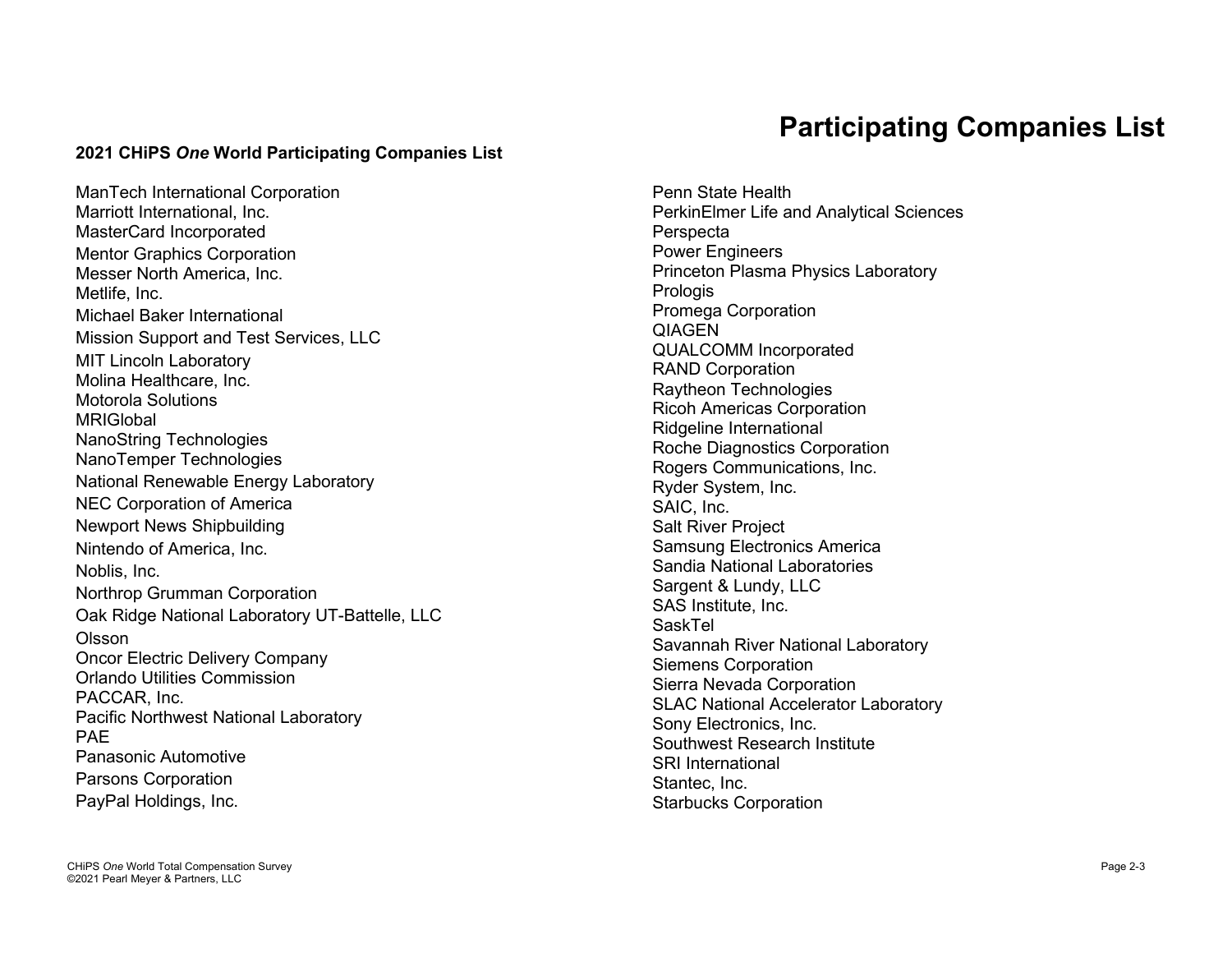#### **2021 CHiPS One World Participating Companies List**

State Farm Mutual Automobile Insurance Company Stellantis NV Strateos, Inc. STV Group, Incorporated Subaru of America, Inc. Target Corporation Tenable Tenneco, Inc. The Aerospace Corporation The Capital Group The MathWorks, Inc. The MITRE Corporation The Procter & Gamble Company The Progressive Corporation The TJX Companies, Inc. T-Mobile, Inc. Toyota Motor North America Transportation Security Administration Twist Bioscience Unchained Labs Unisys Corporation United Launch Alliance United Natural Foods, Inc. University Corporation for Atmospheric Research (UCAR) USAA Utah State University Space Dynamics Laboratory Verso Paper Visa, Inc. VMware Westinghouse Electric Company **WSP**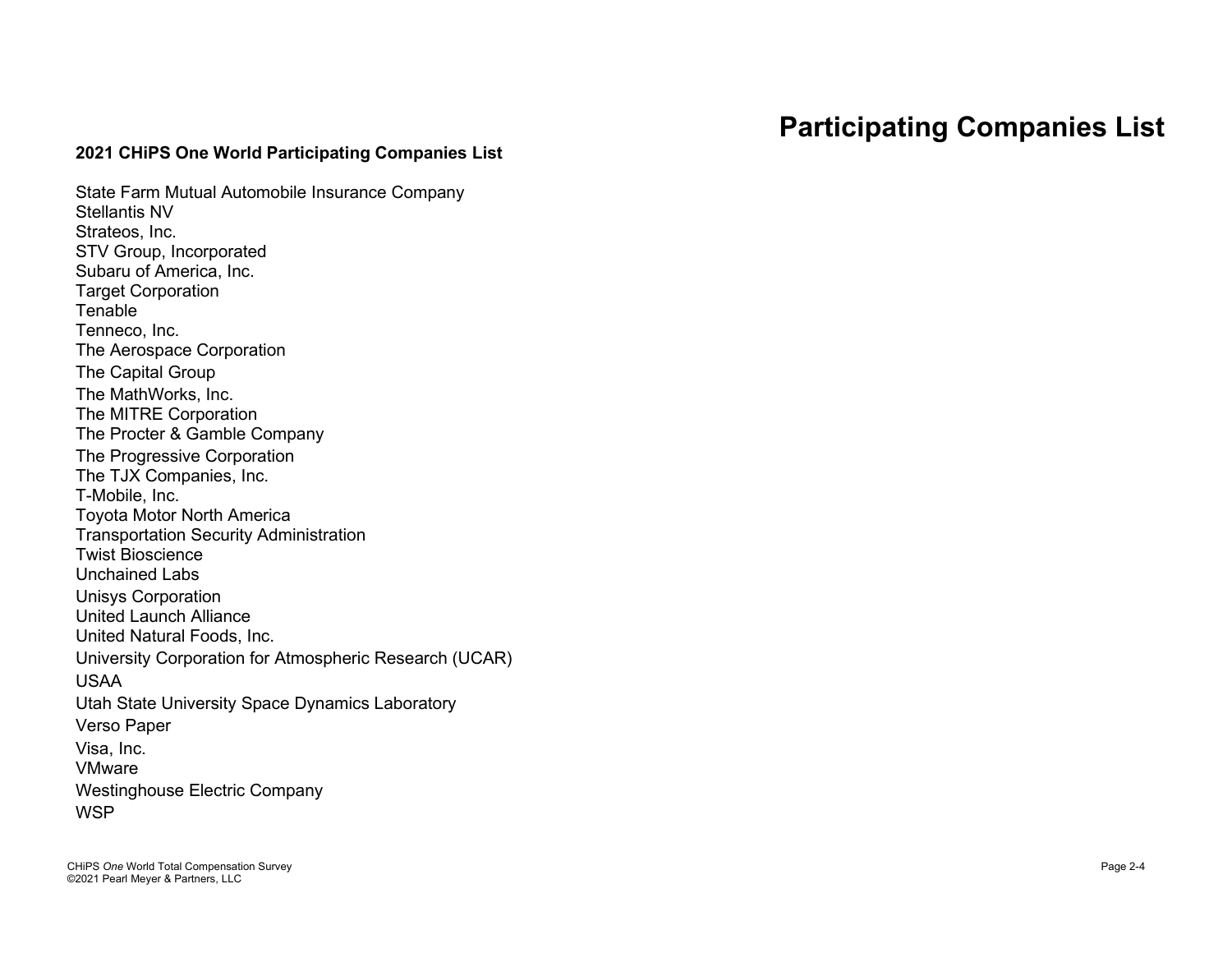| Country                                              | <b>Number of Companies Matching</b> | Company                                                                                                                                                                                                                                                                                                                                                   |          |
|------------------------------------------------------|-------------------------------------|-----------------------------------------------------------------------------------------------------------------------------------------------------------------------------------------------------------------------------------------------------------------------------------------------------------------------------------------------------------|----------|
| Argentina                                            | 5                                   | <b>Danaher Corporation</b><br><b>IBM Corporation</b><br>Intel Corporation<br>Lumen<br>PerkinElmer Life and Analytical Sciences                                                                                                                                                                                                                            |          |
| Australia                                            | 13                                  | Abcam<br>Agilent Technologies, Inc.<br>Avantor, Inc.<br><b>Bechtel Global Corporation</b><br>Cincom Systems, Inc.<br>Cisco Systems, Inc.<br><b>Danaher Corporation</b><br><b>IBM Corporation</b><br>Leidos<br><b>Lockheed Martin Corporation</b><br><b>NanoString Technologies</b><br>PerkinElmer Life and Analytical Sciences<br><b>Twist Bioscience</b> |          |
| Austria                                              | $\,6$                               | Avantor, Inc.<br><b>Danaher Corporation</b><br><b>IBM Corporation</b><br>Intel Corporation<br>PerkinElmer Life and Analytical Sciences<br><b>Twist Bioscience</b>                                                                                                                                                                                         |          |
| Belgium<br>CHiPS One World Total Compensation Survey | 10                                  | Avantor, Inc.<br>Cisco Systems, Inc.<br><b>Danaher Corporation</b><br><b>Dechert LLP</b>                                                                                                                                                                                                                                                                  | Page 2-5 |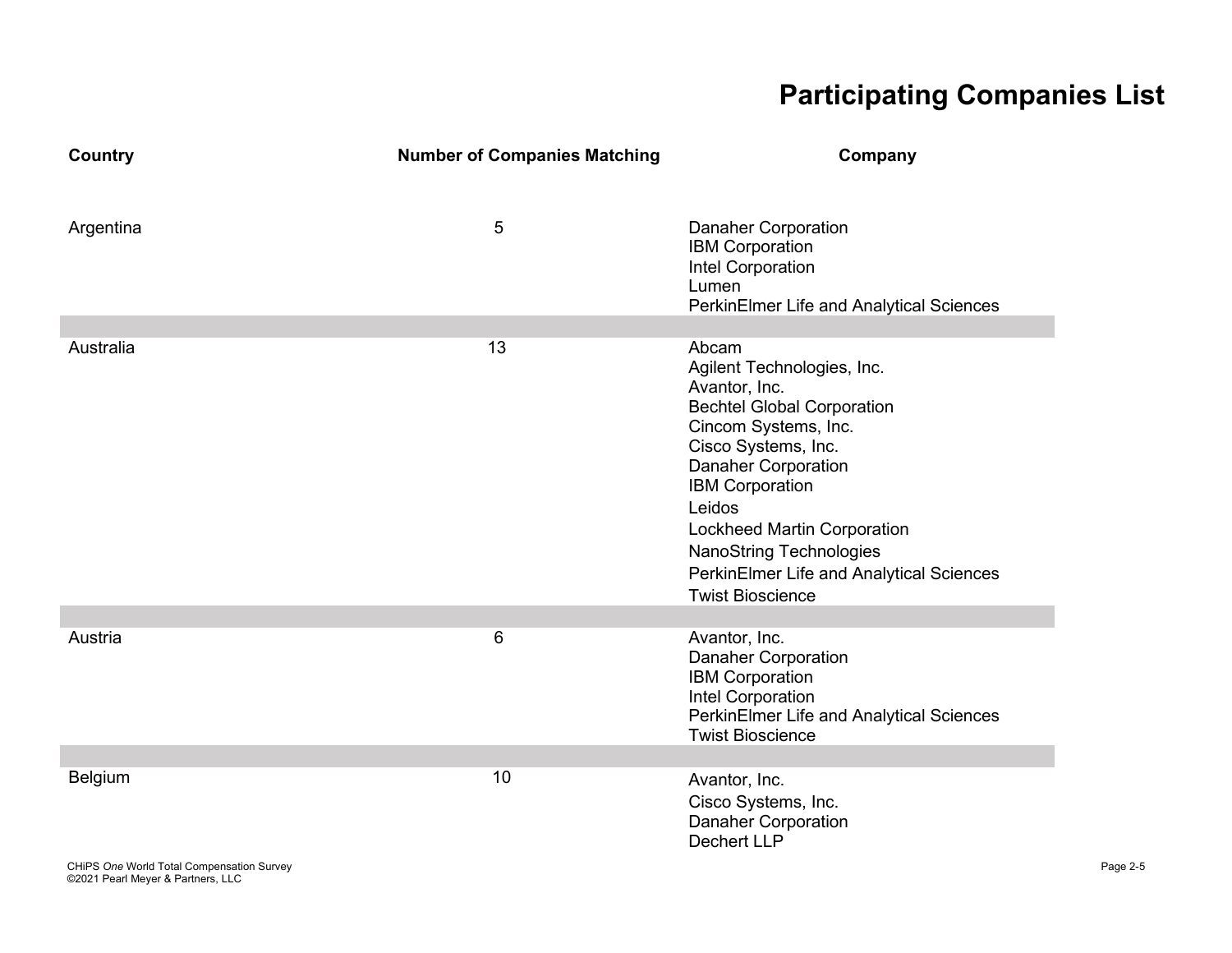| Country         | <b>Number of Companies Matching</b> | Company                                                                                                                                                                                                                                                                                                                                                                                                    |
|-----------------|-------------------------------------|------------------------------------------------------------------------------------------------------------------------------------------------------------------------------------------------------------------------------------------------------------------------------------------------------------------------------------------------------------------------------------------------------------|
|                 |                                     | <b>IBM Corporation</b><br><b>Lockheed Martin Corporation</b><br>Lumen<br>PerkinElmer Life and Analytical Sciences<br><b>Twist Bioscience</b><br><b>Unchained Labs</b>                                                                                                                                                                                                                                      |
| <b>Brazil</b>   | 6                                   | Avantor, Inc.<br><b>Bechtel Global Corporation</b><br><b>Danaher Corporation</b><br><b>IBM Corporation</b><br>Lumen<br>PerkinElmer Life and Analytical Sciences                                                                                                                                                                                                                                            |
| <b>Bulgaria</b> | $\overline{2}$                      | Fewer Than 5 Companies Submitted                                                                                                                                                                                                                                                                                                                                                                           |
| Canada          | 33                                  | Accenture Ltd.<br><b>AECOM DCSA</b><br>Avantor, Inc.<br>BAE Systems North America, Inc.<br><b>Bechtel Global Corporation</b><br><b>Biotage</b><br>Caterpillar<br>Ciena Corp<br>Cisco Systems, Inc.<br><b>Danaher Corporation</b><br>Epsilon Data Management, LLC<br>Gannett Fleming, Inc.<br>HDR, Inc.<br><b>IBM Corporation</b><br>Intel Corporation<br>International Paper Company<br>iRobot Corporation |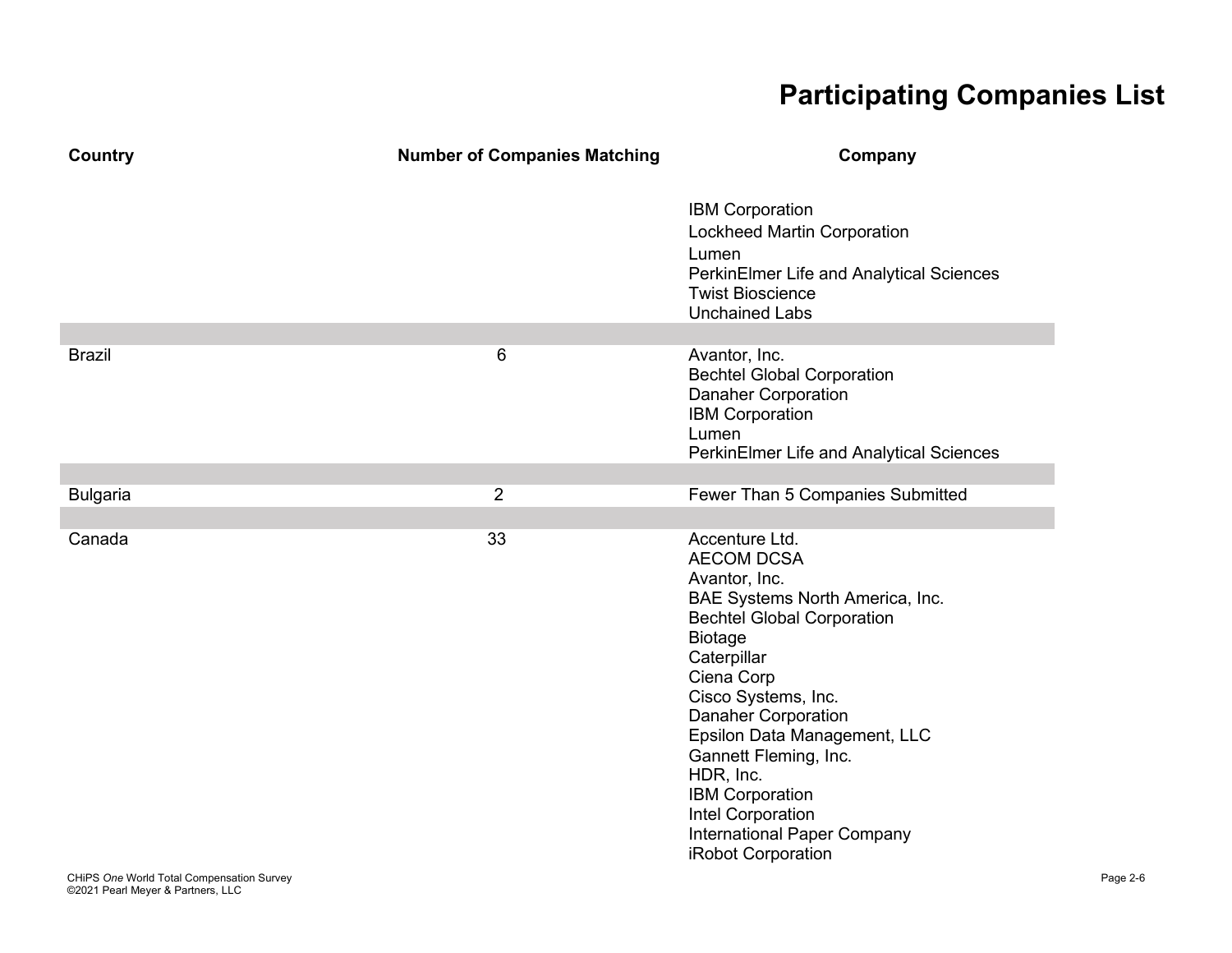| <b>Country</b>                                              | <b>Number of Companies Matching</b> | Company                                                                                                                                                                                                                                                                                                                                                                                                                       |
|-------------------------------------------------------------|-------------------------------------|-------------------------------------------------------------------------------------------------------------------------------------------------------------------------------------------------------------------------------------------------------------------------------------------------------------------------------------------------------------------------------------------------------------------------------|
|                                                             |                                     | Kronos Incorporated<br>Lockheed Martin Corporation<br>Lumen<br>MasterCard Incorporated<br><b>Mentor Graphics Corporation</b><br>Motorola Solutions<br>Nintendo of America, Inc.<br>Parsons Corporation<br>PerkinElmer Life and Analytical Sciences<br><b>QUALCOMM Incorporated</b><br>Rogers Communications, Inc.<br>SaskTel<br>Sony Electronics, Inc.<br>Stantec, Inc.<br>The TJX Companies, Inc.<br><b>Twist Bioscience</b> |
|                                                             |                                     |                                                                                                                                                                                                                                                                                                                                                                                                                               |
| Chile                                                       | 5                                   | <b>Bechtel Global Corporation</b><br><b>Danaher Corporation</b><br><b>IBM Corporation</b><br>Intel Corporation<br>PerkinElmer Life and Analytical Sciences                                                                                                                                                                                                                                                                    |
| Colombia                                                    | 4                                   | Fewer Than 5 Companies Submitted                                                                                                                                                                                                                                                                                                                                                                                              |
|                                                             |                                     |                                                                                                                                                                                                                                                                                                                                                                                                                               |
| Costa Rica                                                  | 3                                   | Fewer Than 5 Companies Submitted                                                                                                                                                                                                                                                                                                                                                                                              |
|                                                             |                                     |                                                                                                                                                                                                                                                                                                                                                                                                                               |
| <b>Czech Republic</b>                                       | 4                                   | Fewer Than 5 Companies Submitted                                                                                                                                                                                                                                                                                                                                                                                              |
| <b>Denmark</b><br>CHIPS One World Total Compensation Survey | $\overline{7}$                      | Avantor, Inc.<br><b>Danaher Corporation</b><br><b>IBM Corporation</b><br>Lumen                                                                                                                                                                                                                                                                                                                                                |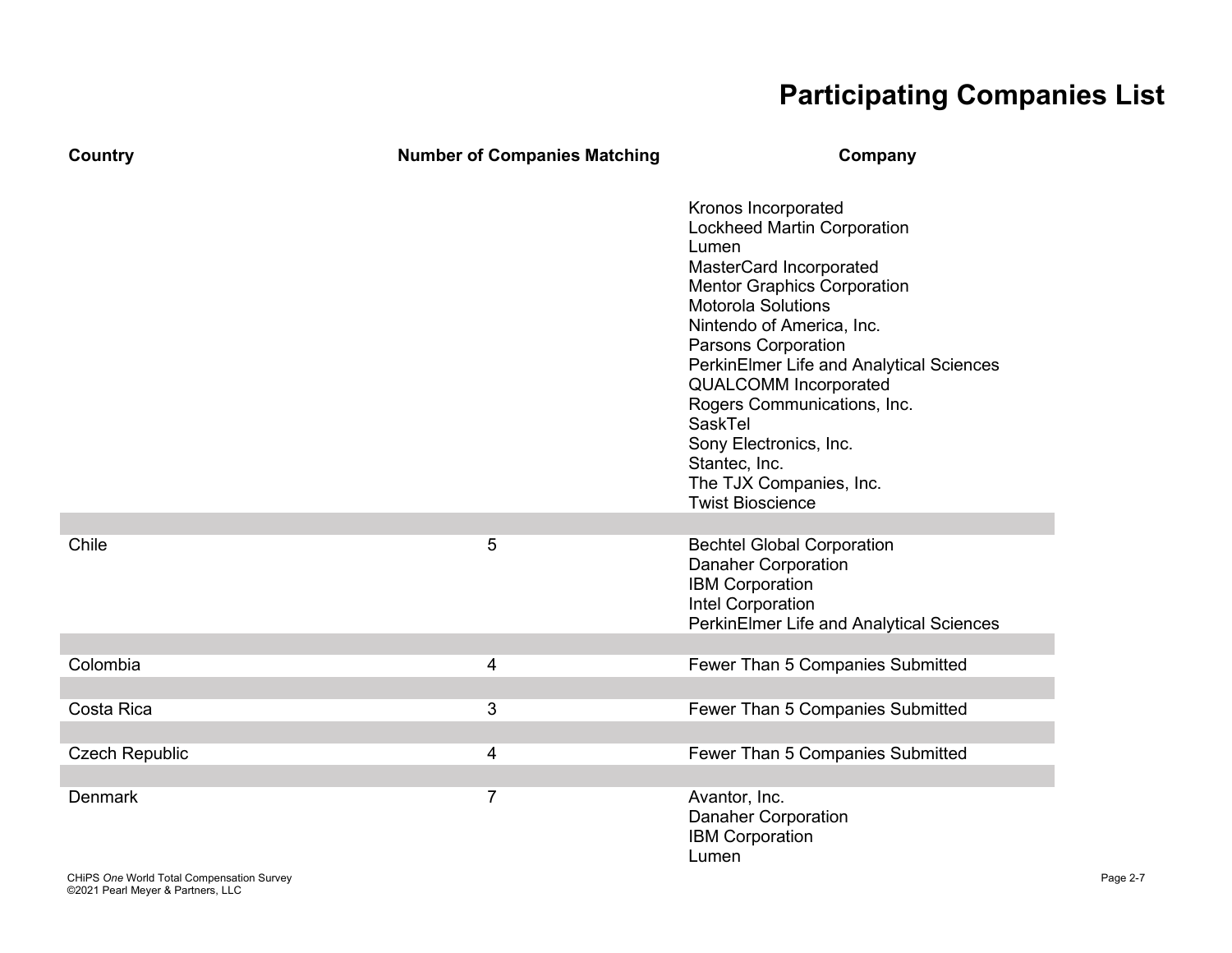| Country                                   | <b>Number of Companies Matching</b> | Company                                                                                                                                                                                                                                                                                                                                                                           |
|-------------------------------------------|-------------------------------------|-----------------------------------------------------------------------------------------------------------------------------------------------------------------------------------------------------------------------------------------------------------------------------------------------------------------------------------------------------------------------------------|
|                                           |                                     | <b>NanoString Technologies</b><br>PerkinElmer Life and Analytical Sciences<br><b>Twist Bioscience</b>                                                                                                                                                                                                                                                                             |
| Egypt                                     | 4                                   | Fewer Than 5 Companies Submitted                                                                                                                                                                                                                                                                                                                                                  |
|                                           |                                     |                                                                                                                                                                                                                                                                                                                                                                                   |
| Finland                                   | 6                                   | Avantor, Inc.<br><b>Danaher Corporation</b><br><b>IBM Corporation</b><br><b>Lockheed Martin Corporation</b><br><b>NanoString Technologies</b><br>PerkinElmer Life and Analytical Sciences                                                                                                                                                                                         |
| France                                    | 15                                  | Abcam                                                                                                                                                                                                                                                                                                                                                                             |
|                                           |                                     | Avantor, Inc.<br><b>Bechtel Global Corporation</b><br>Cincom Systems, Inc.<br>Cisco Systems, Inc.<br><b>Danaher Corporation</b><br><b>Dechert LLP</b><br><b>Hewlett-Packard Company</b><br><b>IBM Corporation</b><br>Intel Corporation<br>Lumen<br><b>NanoString Technologies</b><br>PerkinElmer Life and Analytical Sciences<br><b>Twist Bioscience</b><br><b>Unchained Labs</b> |
| Germany                                   | 16                                  | Abcam                                                                                                                                                                                                                                                                                                                                                                             |
|                                           |                                     | Agilent Technologies, Inc.<br>Avantor, Inc.<br>BAE Systems North America, Inc.                                                                                                                                                                                                                                                                                                    |
| CHIPS One World Total Compensation Survey |                                     |                                                                                                                                                                                                                                                                                                                                                                                   |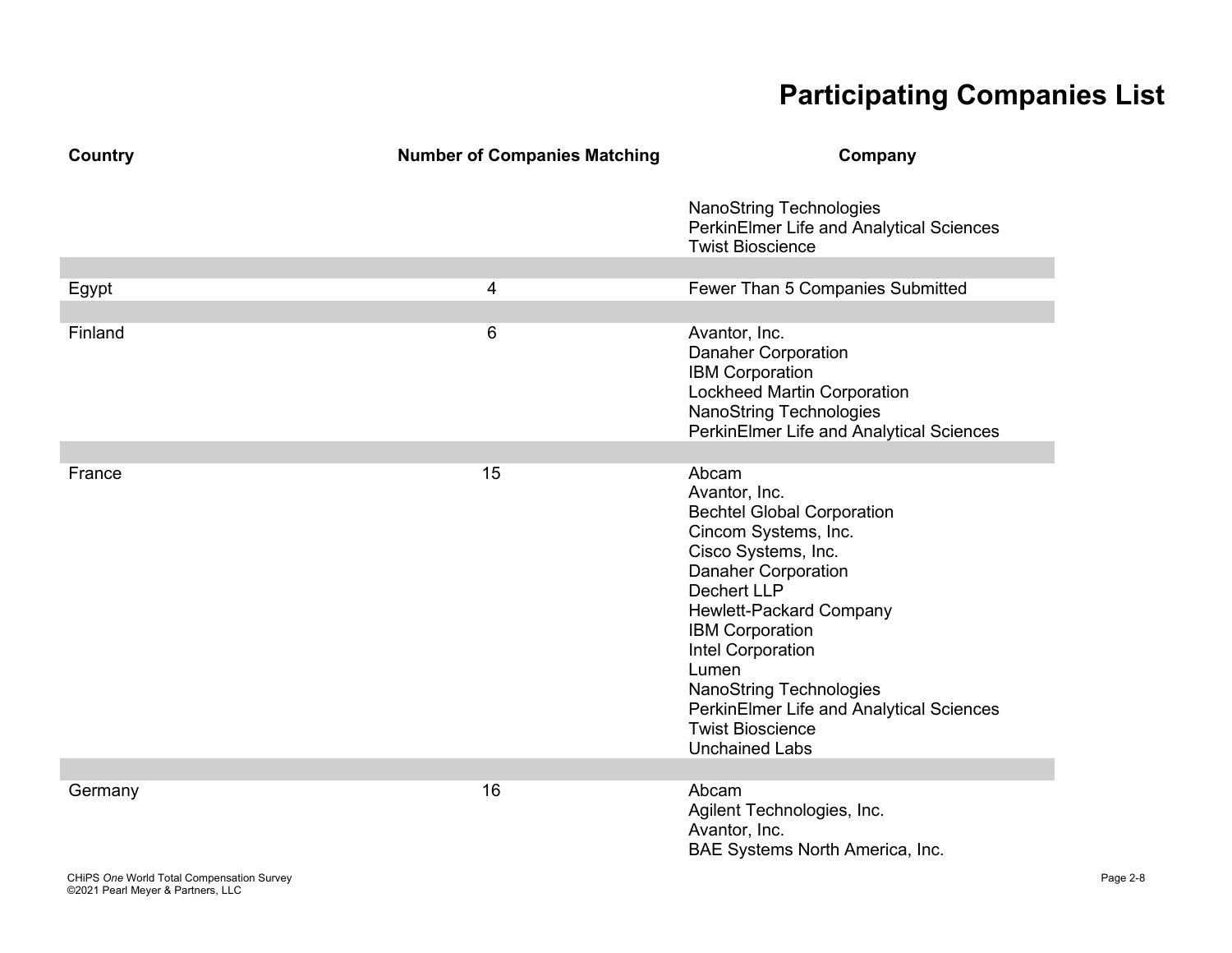| <b>Country</b> | <b>Number of Companies Matching</b> | Company                                                                                                                                                                                                                                                                                                                          |
|----------------|-------------------------------------|----------------------------------------------------------------------------------------------------------------------------------------------------------------------------------------------------------------------------------------------------------------------------------------------------------------------------------|
|                |                                     | Cisco Systems, Inc.<br><b>Danaher Corporation</b><br><b>Dechert LLP</b><br><b>IBM Corporation</b><br>Intel Corporation<br>Lockheed Martin Corporation<br>Lumen<br><b>NanoString Technologies</b><br>PerkinElmer Life and Analytical Sciences<br><b>QUALCOMM Incorporated</b><br><b>Twist Bioscience</b><br><b>Unchained Labs</b> |
| Greece         | 3                                   | Fewer Than 5 Companies Submitted                                                                                                                                                                                                                                                                                                 |
|                |                                     |                                                                                                                                                                                                                                                                                                                                  |
| Hong Kong      | 6                                   | Abcam<br><b>Danaher Corporation</b><br><b>Dechert LLP</b><br><b>IBM Corporation</b><br>Lumen<br>PerkinElmer Life and Analytical Sciences                                                                                                                                                                                         |
|                | 3                                   | Fewer Than 5 Companies Submitted                                                                                                                                                                                                                                                                                                 |
| Hungary        |                                     |                                                                                                                                                                                                                                                                                                                                  |
| India          | 15                                  | Agilent Technologies, Inc.<br>Avantor, Inc.<br><b>Bechtel Global Corporation</b><br>Cisco Systems, Inc.<br><b>Danaher Corporation</b><br><b>Hewlett-Packard Company</b><br><b>IBM Corporation</b><br>Intel Corporation<br><b>Lockheed Martin Corporation</b>                                                                     |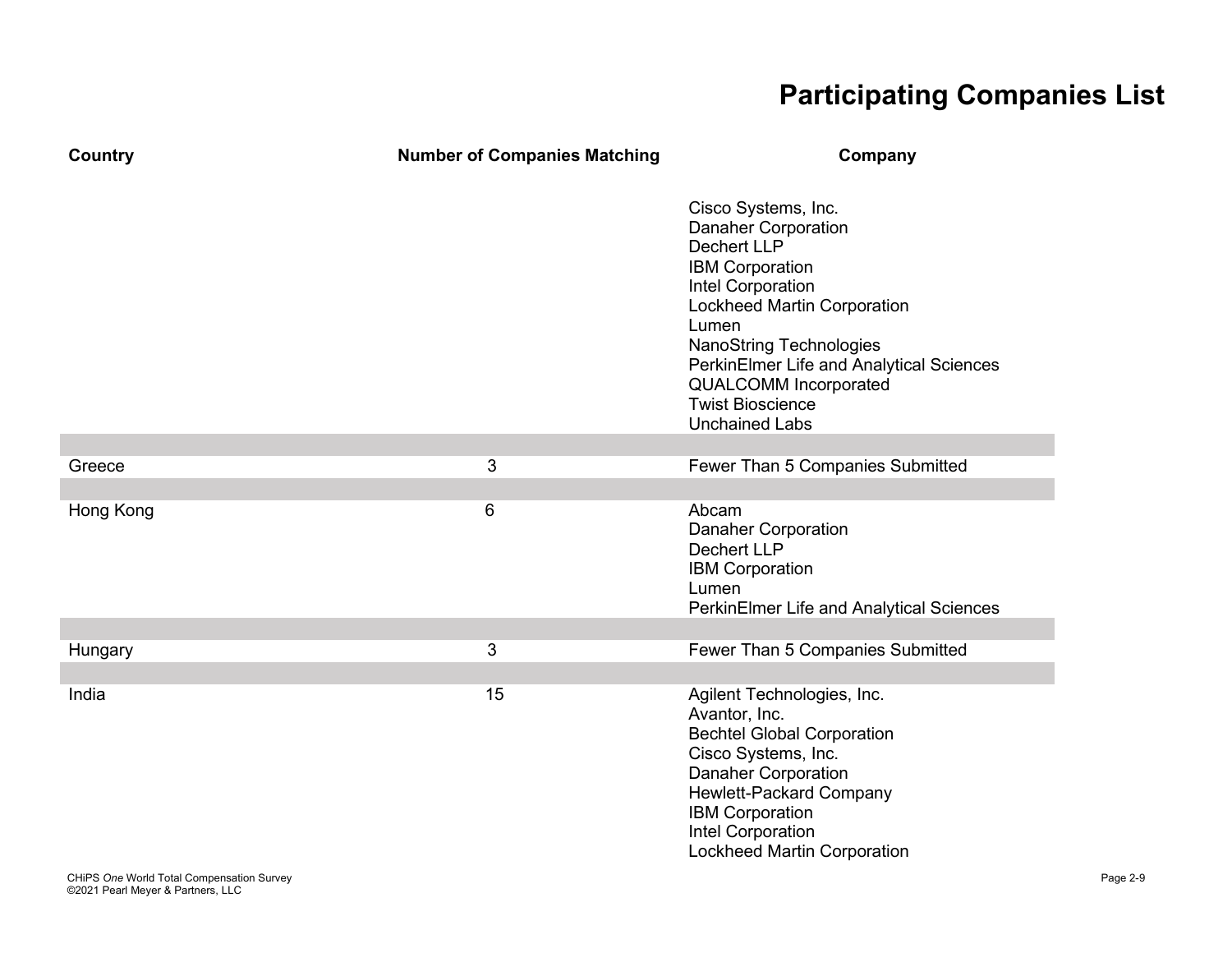| Country   | <b>Number of Companies Matching</b> | Company                                                                                                                                                                                                                                                                          |
|-----------|-------------------------------------|----------------------------------------------------------------------------------------------------------------------------------------------------------------------------------------------------------------------------------------------------------------------------------|
|           |                                     | <b>Mentor Graphics Corporation</b><br>PayPal Holdings, Inc.<br>PerkinElmer Life and Analytical Sciences<br><b>QUALCOMM Incorporated</b><br>The MathWorks, Inc.<br>Visa Inc.                                                                                                      |
| Indonesia | 5                                   | <b>Bechtel Global Corporation</b><br><b>Danaher Corporation</b><br><b>IBM Corporation</b><br><b>Lockheed Martin Corporation</b><br>PerkinElmer Life and Analytical Sciences                                                                                                      |
| Ireland   | 10                                  | Abcam<br>Avantor, Inc.<br><b>Bechtel Global Corporation</b><br><b>Danaher Corporation</b><br><b>Dechert LLP</b><br><b>IBM Corporation</b><br>Intel Corporation<br><b>Lockheed Martin Corporation</b><br>PerkinElmer Life and Analytical Sciences<br><b>QUALCOMM Incorporated</b> |
| Israel    | $\overline{7}$                      | Cisco Systems, Inc.<br><b>Danaher Corporation</b><br><b>IBM Corporation</b><br>Intel Corporation<br><b>Lockheed Martin Corporation</b><br>PerkinElmer Life and Analytical Sciences<br><b>Twist Bioscience</b>                                                                    |
| Italy     | 10                                  | Avantor, Inc.                                                                                                                                                                                                                                                                    |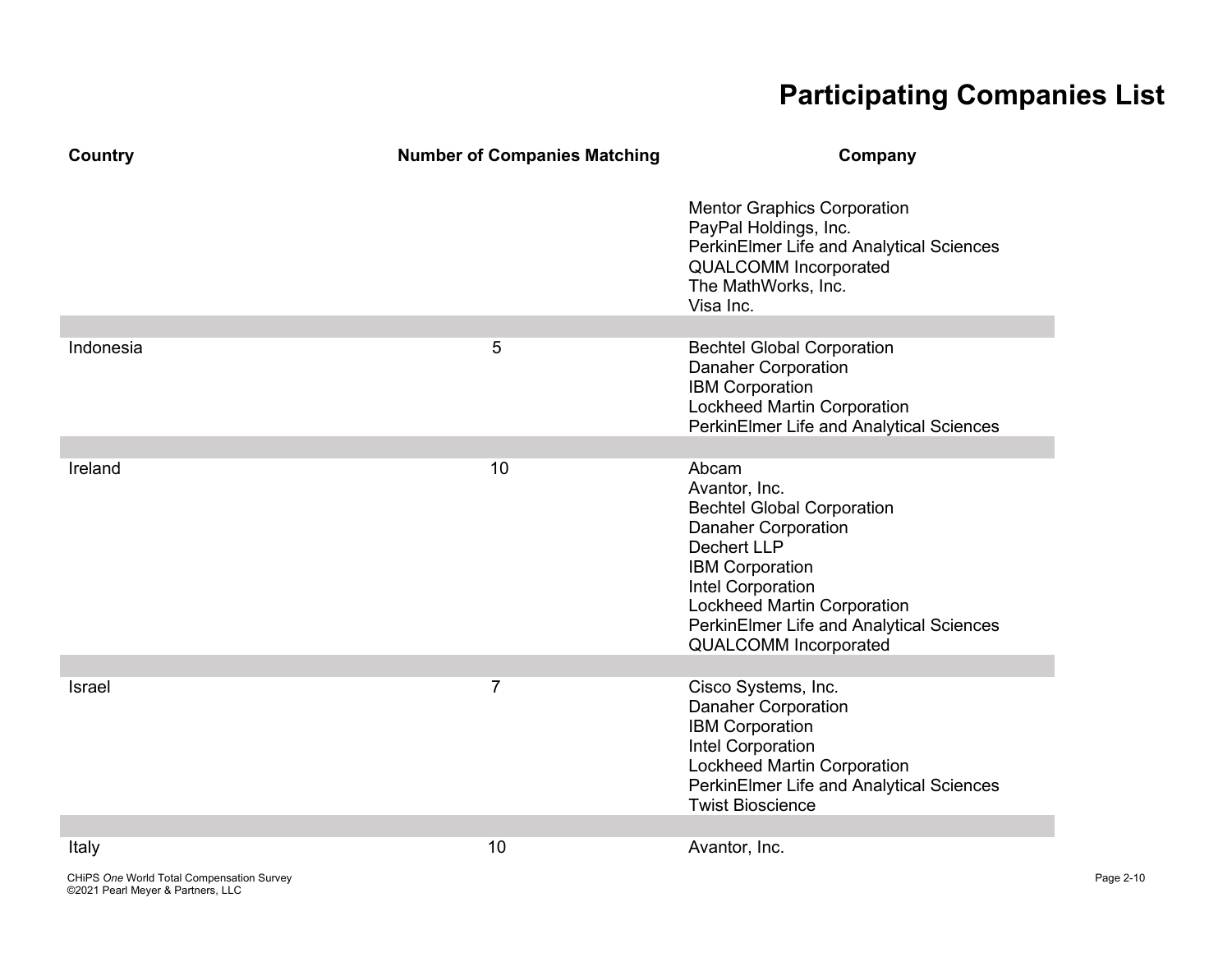| Country | <b>Number of Companies Matching</b> | Company                                                                                                                                                                                                                                                                                                                     |
|---------|-------------------------------------|-----------------------------------------------------------------------------------------------------------------------------------------------------------------------------------------------------------------------------------------------------------------------------------------------------------------------------|
|         |                                     | <b>Bechtel Global Corporation</b><br>Cisco Systems, Inc.<br><b>Danaher Corporation</b><br>Hewlett-Packard Company<br><b>IBM Corporation</b><br><b>Lockheed Martin Corporation</b><br>Lumen<br>PerkinElmer Life and Analytical Sciences<br><b>Twist Bioscience</b>                                                           |
|         | 11                                  | Abcam                                                                                                                                                                                                                                                                                                                       |
| Japan   |                                     | BAE Systems North America, Inc.<br><b>Bechtel Global Corporation</b><br>Cisco Systems, Inc.<br><b>Danaher Corporation</b><br><b>IBM Corporation</b><br><b>Lockheed Martin Corporation</b><br><b>NanoString Technologies</b><br>PerkinElmer Life and Analytical Sciences<br><b>Twist Bioscience</b><br><b>Unchained Labs</b> |
| Korea   | 8                                   | Agilent Technologies, Inc.<br>BAE Systems North America, Inc.<br><b>Bechtel Global Corporation</b><br>Cisco Systems, Inc.<br><b>Danaher Corporation</b><br><b>IBM Corporation</b><br><b>Lockheed Martin Corporation</b><br>PerkinElmer Life and Analytical Sciences                                                         |
| Kuwait  | 2                                   | Fewer Than 5 Companies Submitted                                                                                                                                                                                                                                                                                            |
|         |                                     |                                                                                                                                                                                                                                                                                                                             |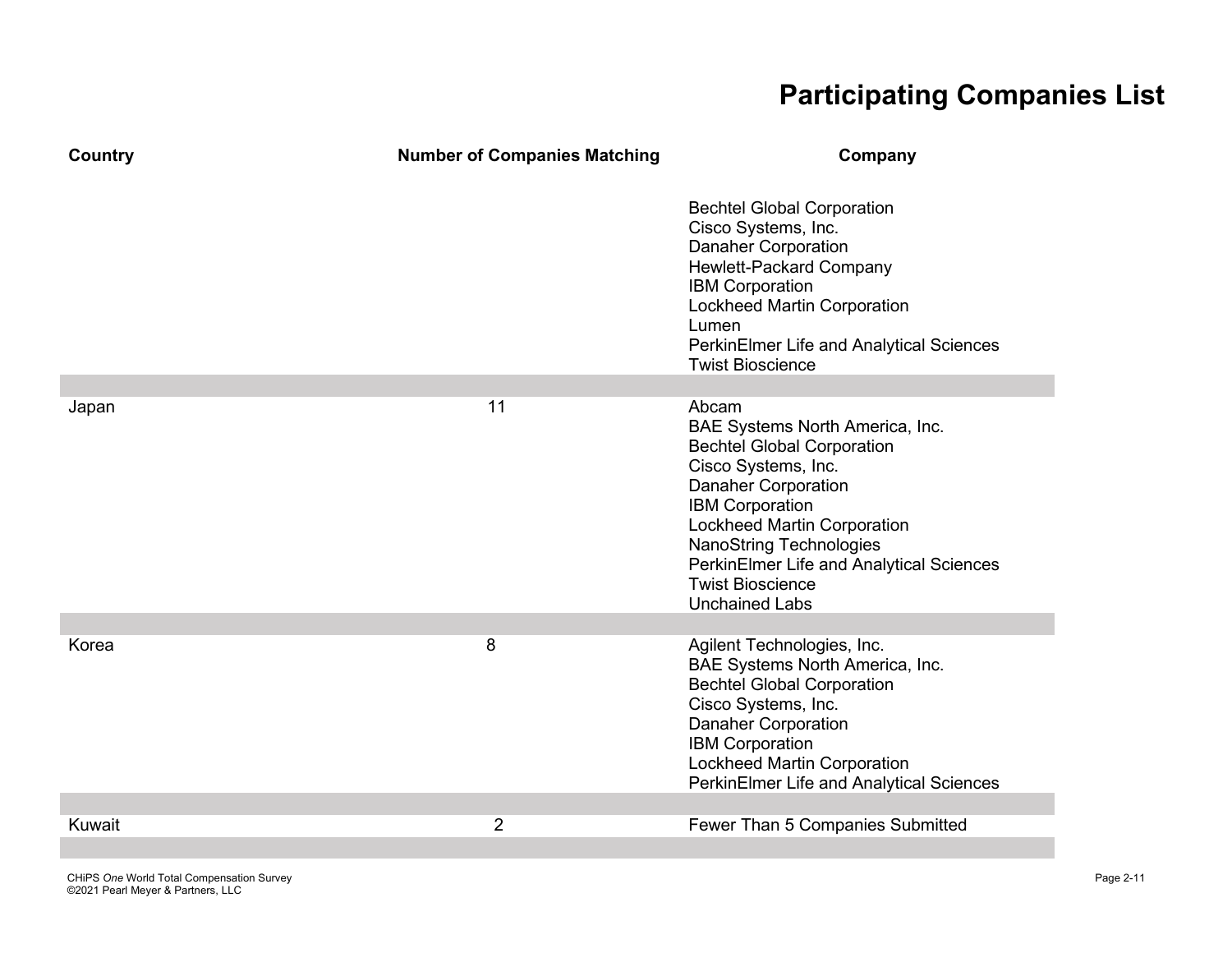| Country            | <b>Number of Companies Matching</b> | Company                                                                                                                                                                                                                                                                                       |
|--------------------|-------------------------------------|-----------------------------------------------------------------------------------------------------------------------------------------------------------------------------------------------------------------------------------------------------------------------------------------------|
| Lithuania          | 1                                   | Fewer Than 5 Companies Submitted                                                                                                                                                                                                                                                              |
| Luxembourg         | 3                                   | Fewer Than 5 Companies Submitted                                                                                                                                                                                                                                                              |
| Malaysia           | 5                                   | <b>Bechtel Global Corporation</b><br><b>Danaher Corporation</b><br><b>IBM Corporation</b><br>Intel Corporation<br>PerkinElmer Life and Analytical Sciences                                                                                                                                    |
| Mexico             | 8                                   | Avantor, Inc.<br>BAE Systems North America, Inc.<br>Cisco Systems, Inc.<br><b>Danaher Corporation</b><br><b>IBM Corporation</b><br>Intel Corporation<br>Lumen<br>PerkinElmer Life and Analytical Sciences                                                                                     |
| Netherlands        | 11                                  | Abcam<br>Avantor, Inc.<br>Cisco Systems, Inc.<br><b>Danaher Corporation</b><br><b>IBM Corporation</b><br><b>Lockheed Martin Corporation</b><br>Lumen<br><b>NanoString Technologies</b><br>PerkinElmer Life and Analytical Sciences<br><b>QUALCOMM Incorporated</b><br><b>Twist Bioscience</b> |
| <b>New Zealand</b> | 3                                   | Fewer Than 5 Companies Submitted                                                                                                                                                                                                                                                              |
|                    |                                     |                                                                                                                                                                                                                                                                                               |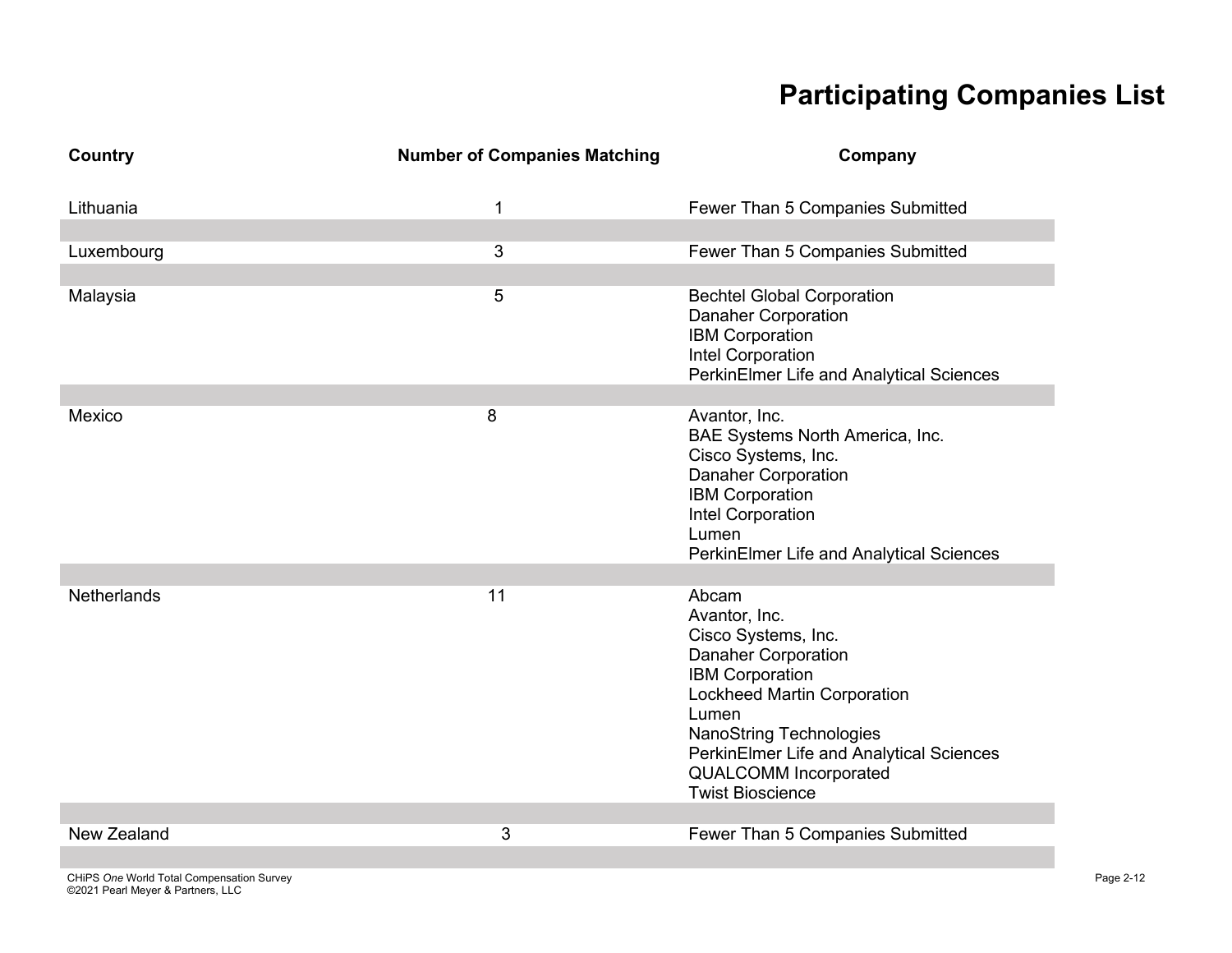| Country                    | <b>Number of Companies Matching</b> | Company                                                                                                                                                                                                                                                                                                                                                                                                 |
|----------------------------|-------------------------------------|---------------------------------------------------------------------------------------------------------------------------------------------------------------------------------------------------------------------------------------------------------------------------------------------------------------------------------------------------------------------------------------------------------|
| Norway                     | 6                                   | Avantor, Inc.<br>Cisco Systems, Inc.<br><b>Danaher Corporation</b><br><b>IBM Corporation</b><br><b>Lockheed Martin Corporation</b><br>PerkinElmer Life and Analytical Sciences                                                                                                                                                                                                                          |
| Pakistan                   | 1                                   | Fewer Than 5 Companies Submitted                                                                                                                                                                                                                                                                                                                                                                        |
|                            |                                     |                                                                                                                                                                                                                                                                                                                                                                                                         |
| People's Republic of China | 15                                  | Abcam<br>Agilent Technologies, Inc.<br>Avantor, Inc.<br><b>Bechtel Global Corporation</b><br>Cisco Systems, Inc.<br><b>Danaher Corporation</b><br><b>IBM Corporation</b><br>Intel Corporation<br>Lockheed Martin Corporation<br>Lumen<br><b>NanoString Technologies</b><br>PerkinElmer Life and Analytical Sciences<br><b>QUALCOMM Incorporated</b><br><b>Twist Bioscience</b><br><b>Unchained Labs</b> |
| Peru                       | 3                                   |                                                                                                                                                                                                                                                                                                                                                                                                         |
|                            |                                     | Fewer Than 5 Companies Submitted                                                                                                                                                                                                                                                                                                                                                                        |
| Philippines                | 5                                   | BAE Systems North America, Inc.<br><b>Bechtel Global Corporation</b><br><b>Danaher Corporation</b><br><b>IBM Corporation</b><br>PerkinElmer Life and Analytical Sciences                                                                                                                                                                                                                                |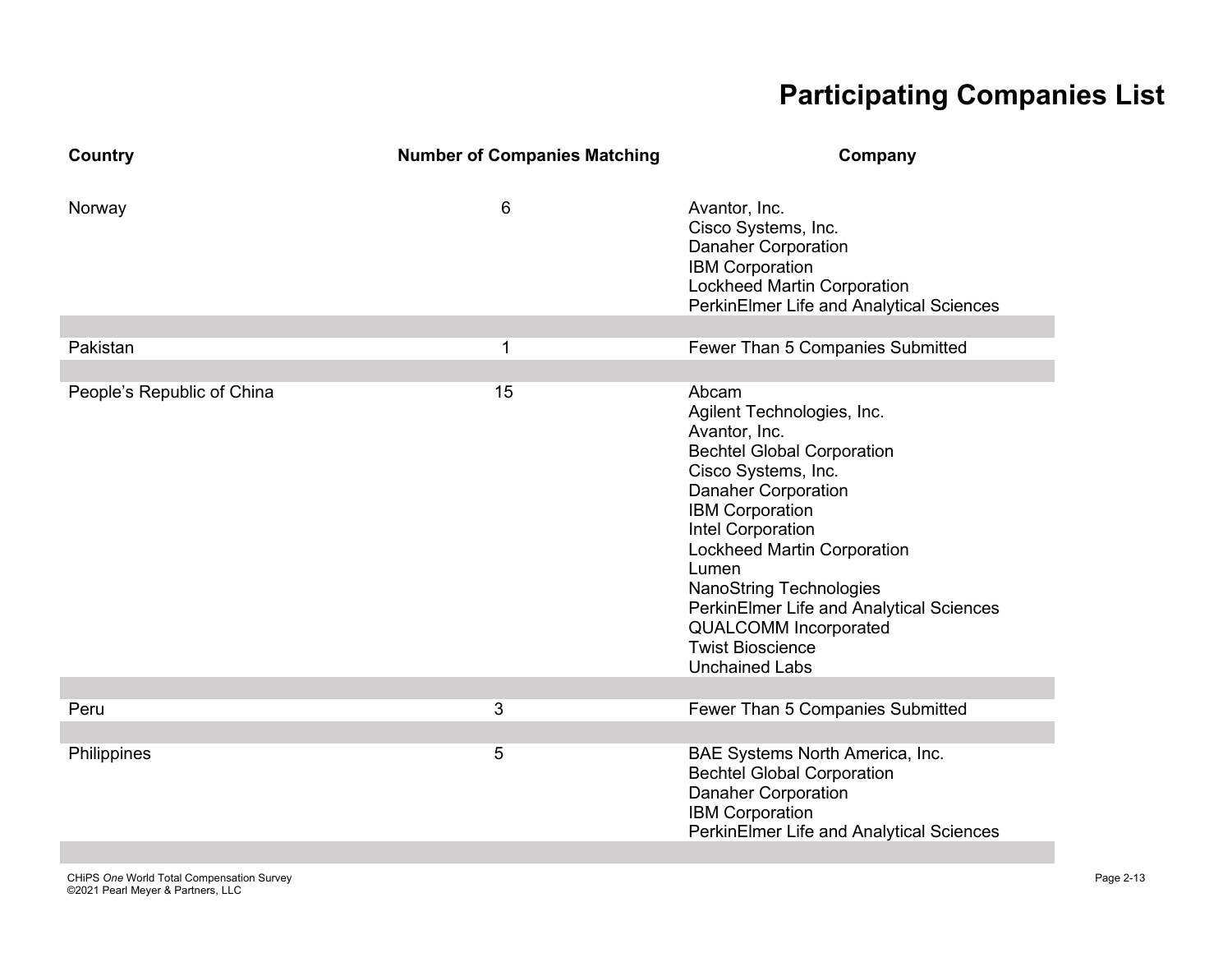| Country                   | <b>Number of Companies Matching</b> | Company                                                                                                                                                                                                                                  |
|---------------------------|-------------------------------------|------------------------------------------------------------------------------------------------------------------------------------------------------------------------------------------------------------------------------------------|
| Poland                    | 9                                   | Avantor, Inc.<br>BAE Systems North America, Inc.<br>Cisco Systems, Inc.<br><b>Danaher Corporation</b><br><b>IBM Corporation</b><br>Intel Corporation<br>Lockheed Martin Corporation<br>Lumen<br>PerkinElmer Life and Analytical Sciences |
| Portugal                  | $\overline{4}$                      | Fewer Than 5 Companies Submitted                                                                                                                                                                                                         |
| <b>Puerto Rico</b>        | 3                                   | Fewer Than 5 Companies Submitted                                                                                                                                                                                                         |
| Qatar                     | 3                                   | Fewer Than 5 Companies Submitted                                                                                                                                                                                                         |
| Romania                   | $\overline{4}$                      | Fewer Than 5 Companies Submitted                                                                                                                                                                                                         |
| <b>Russian Federation</b> | 6                                   | Cisco Systems, Inc.<br><b>Danaher Corporation</b><br><b>Dechert LLP</b><br><b>IBM Corporation</b><br>Intel Corporation<br>Lumen                                                                                                          |
| Saudi Arabia              | 5                                   | BAE Systems North America, Inc.<br><b>Bechtel Global Corporation</b><br><b>Danaher Corporation</b><br><b>IBM Corporation</b><br><b>Lockheed Martin Corporation</b>                                                                       |
| Singapore                 | 16                                  | Abcam                                                                                                                                                                                                                                    |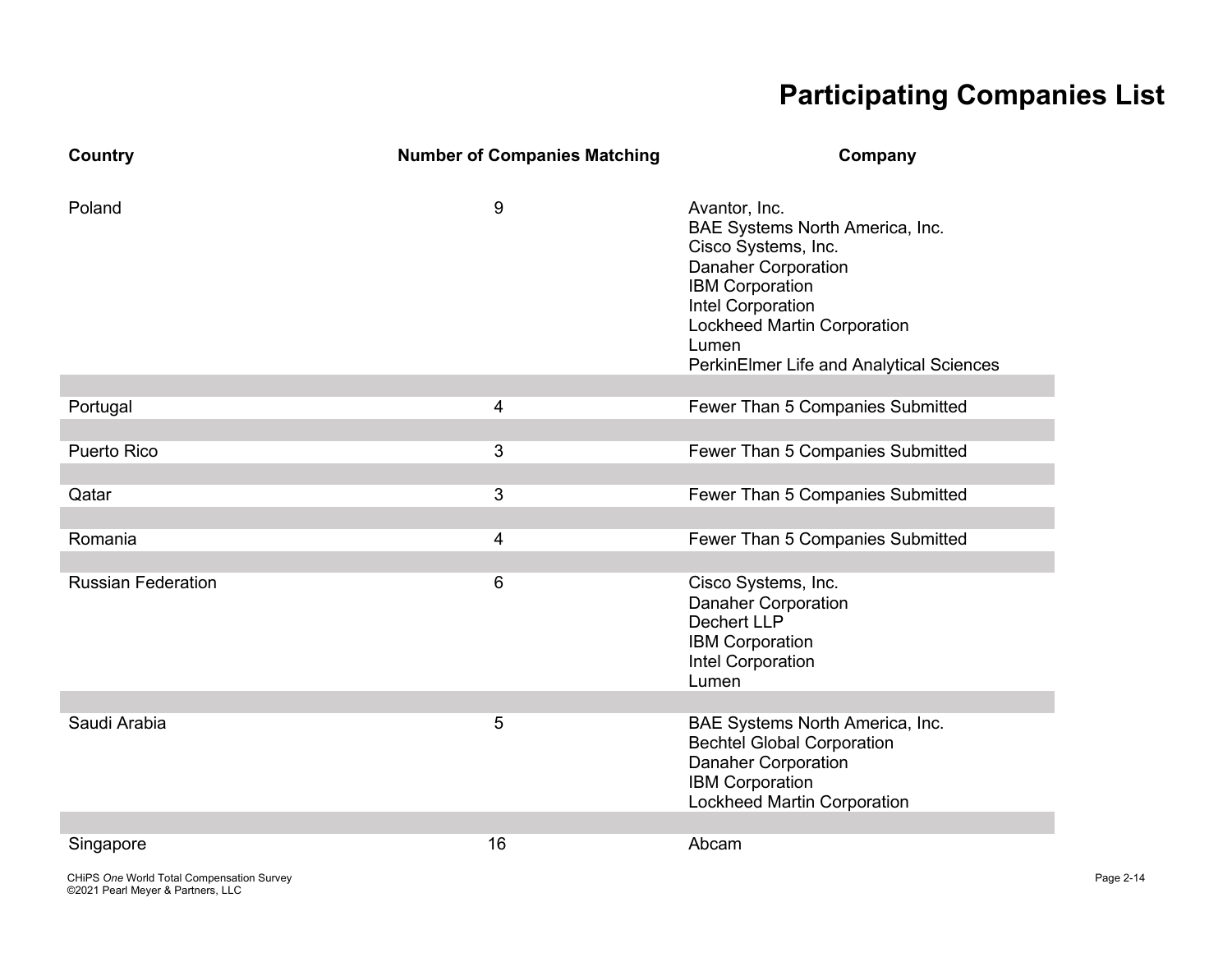| Country      | <b>Number of Companies Matching</b> | Company                                                                                                                                                                                                                                                                                                                                                                                                                     |
|--------------|-------------------------------------|-----------------------------------------------------------------------------------------------------------------------------------------------------------------------------------------------------------------------------------------------------------------------------------------------------------------------------------------------------------------------------------------------------------------------------|
|              |                                     | Avantor, Inc.<br>BAE Systems North America, Inc.<br><b>Bechtel Global Corporation</b><br>Cisco Systems, Inc.<br><b>Danaher Corporation</b><br><b>Dechert LLP</b><br>Hewlett-Packard Company<br><b>IBM Corporation</b><br><b>Lockheed Martin Corporation</b><br>Lumen<br><b>NanoString Technologies</b><br>PerkinElmer Life and Analytical Sciences<br><b>QUALCOMM Incorporated</b><br><b>Twist Bioscience</b><br>Visa, Inc. |
| Slovakia     | 3                                   | Fewer Than 5 Companies Submitted                                                                                                                                                                                                                                                                                                                                                                                            |
|              |                                     |                                                                                                                                                                                                                                                                                                                                                                                                                             |
| Slovenia     | $\overline{2}$                      | Fewer Than 5 Companies Submitted                                                                                                                                                                                                                                                                                                                                                                                            |
|              |                                     |                                                                                                                                                                                                                                                                                                                                                                                                                             |
| South Africa | 3                                   | Fewer Than 5 Companies Submitted                                                                                                                                                                                                                                                                                                                                                                                            |
| Spain        | 10                                  | Avantor, Inc.<br>Cisco Systems, Inc.<br><b>Danaher Corporation</b><br><b>Hewlett-Packard Company</b><br><b>IBM Corporation</b><br><b>Lockheed Martin Corporation</b><br>Lumen<br>NanoString Technologies<br>PerkinElmer Life and Analytical Sciences<br><b>Twist Bioscience</b>                                                                                                                                             |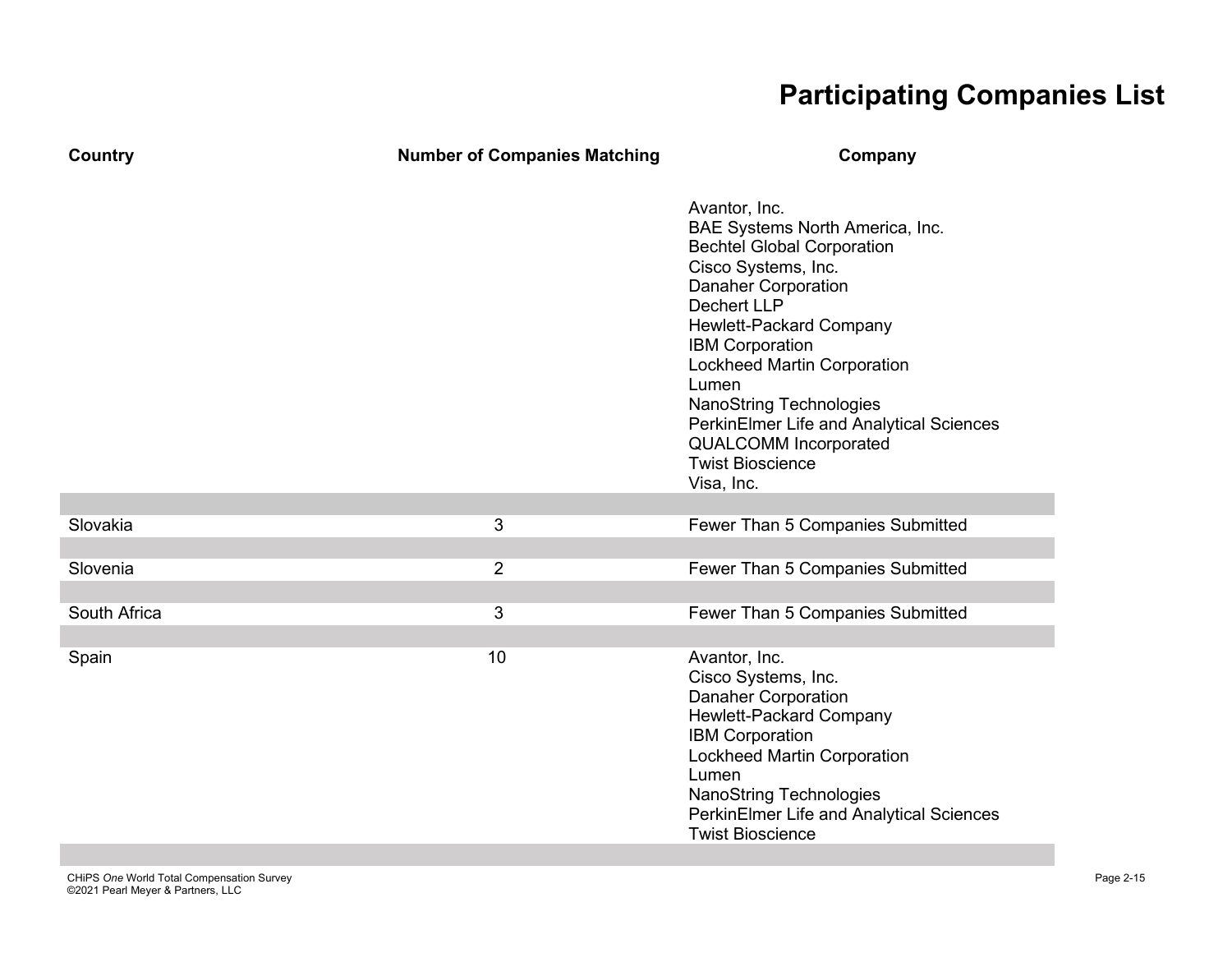| <b>Country</b> | <b>Number of Companies Matching</b> | Company                                                                                                                                                                                                                                                                                                              |
|----------------|-------------------------------------|----------------------------------------------------------------------------------------------------------------------------------------------------------------------------------------------------------------------------------------------------------------------------------------------------------------------|
| Sri Lanka      | 1                                   | Fewer Than 5 Companies Submitted                                                                                                                                                                                                                                                                                     |
| Sweden         | 8                                   | Avantor, Inc.<br>Cisco Systems, Inc.<br><b>Danaher Corporation</b><br><b>IBM Corporation</b><br>Lumen<br><b>NanoString Technologies</b><br>PerkinElmer Life and Analytical Sciences<br><b>Twist Bioscience</b>                                                                                                       |
|                |                                     |                                                                                                                                                                                                                                                                                                                      |
| Switzerland    | 9                                   | Avantor, Inc.<br>Cisco Systems, Inc.<br><b>Danaher Corporation</b><br><b>IBM Corporation</b><br><b>Lockheed Martin Corporation</b><br>Lumen<br>PerkinElmer Life and Analytical Sciences<br><b>Twist Bioscience</b><br><b>Unchained Labs</b>                                                                          |
| Taiwan         | 11                                  | Abcam<br>Avantor, Inc.<br>BAE Systems North America, Inc.<br><b>Bechtel Global Corporation</b><br>Cisco Systems, Inc.<br><b>Danaher Corporation</b><br><b>IBM Corporation</b><br>Intel Corporation<br><b>Lockheed Martin Corporation</b><br>PerkinElmer Life and Analytical Sciences<br><b>QUALCOMM Incorporated</b> |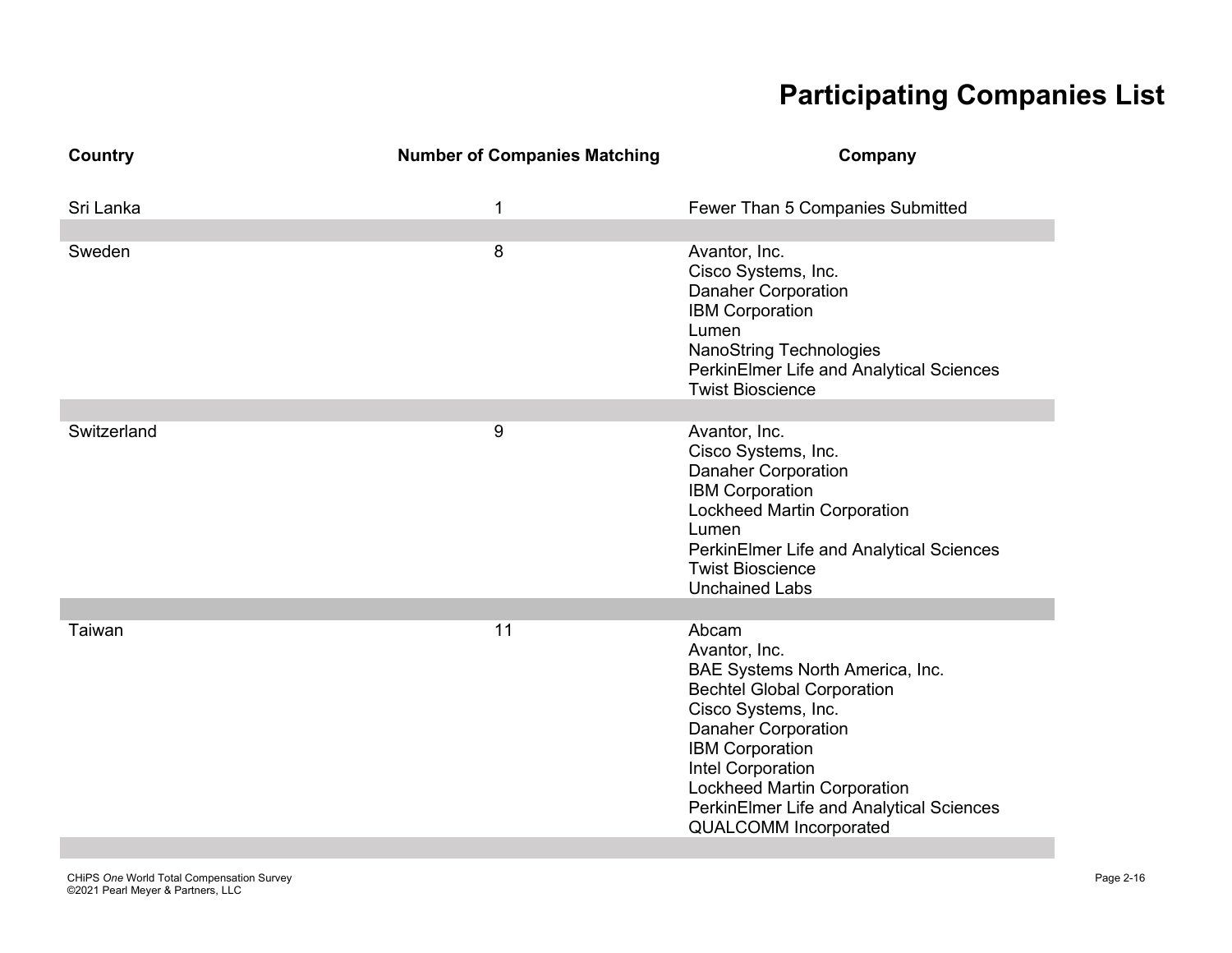| Country                     | <b>Number of Companies Matching</b> | Company                                                                                                                                                                                                                                                                                             |
|-----------------------------|-------------------------------------|-----------------------------------------------------------------------------------------------------------------------------------------------------------------------------------------------------------------------------------------------------------------------------------------------------|
| Thailand                    | 4                                   | Fewer Than 5 Companies Submitted                                                                                                                                                                                                                                                                    |
| Turkey                      | $\overline{7}$                      | Avantor, Inc.<br><b>Bechtel Global Corporation</b><br>Cisco Systems, Inc.<br><b>Danaher Corporation</b><br><b>IBM Corporation</b><br><b>Lockheed Martin Corporation</b><br>PerkinElmer Life and Analytical Sciences                                                                                 |
| <b>Ukraine</b>              | 1                                   | Fewer Than 5 Companies Submitted                                                                                                                                                                                                                                                                    |
| <b>United Arab Emirates</b> | 10                                  | Avantor, Inc.<br>BAE Systems North America, Inc.<br><b>Bechtel Global Corporation</b><br>Cisco Systems, Inc.<br><b>Danaher Corporation</b><br><b>Dechert LLP</b><br><b>IBM Corporation</b><br><b>Lockheed Martin Corporation</b><br>Parsons Corporation<br>PerkinElmer Life and Analytical Sciences |
| <b>United Kingdom</b>       | 27                                  | Abcam<br>Agilent Technologies, Inc.<br>Avantor, Inc.<br>BAE Systems North America, Inc.<br><b>Bechtel Global Corporation</b><br><b>Black &amp; Veatch Corporation</b><br>Caterpillar<br>Cincom Systems, Inc.<br>Cisco Systems, Inc.<br><b>Danaher Corporation</b>                                   |